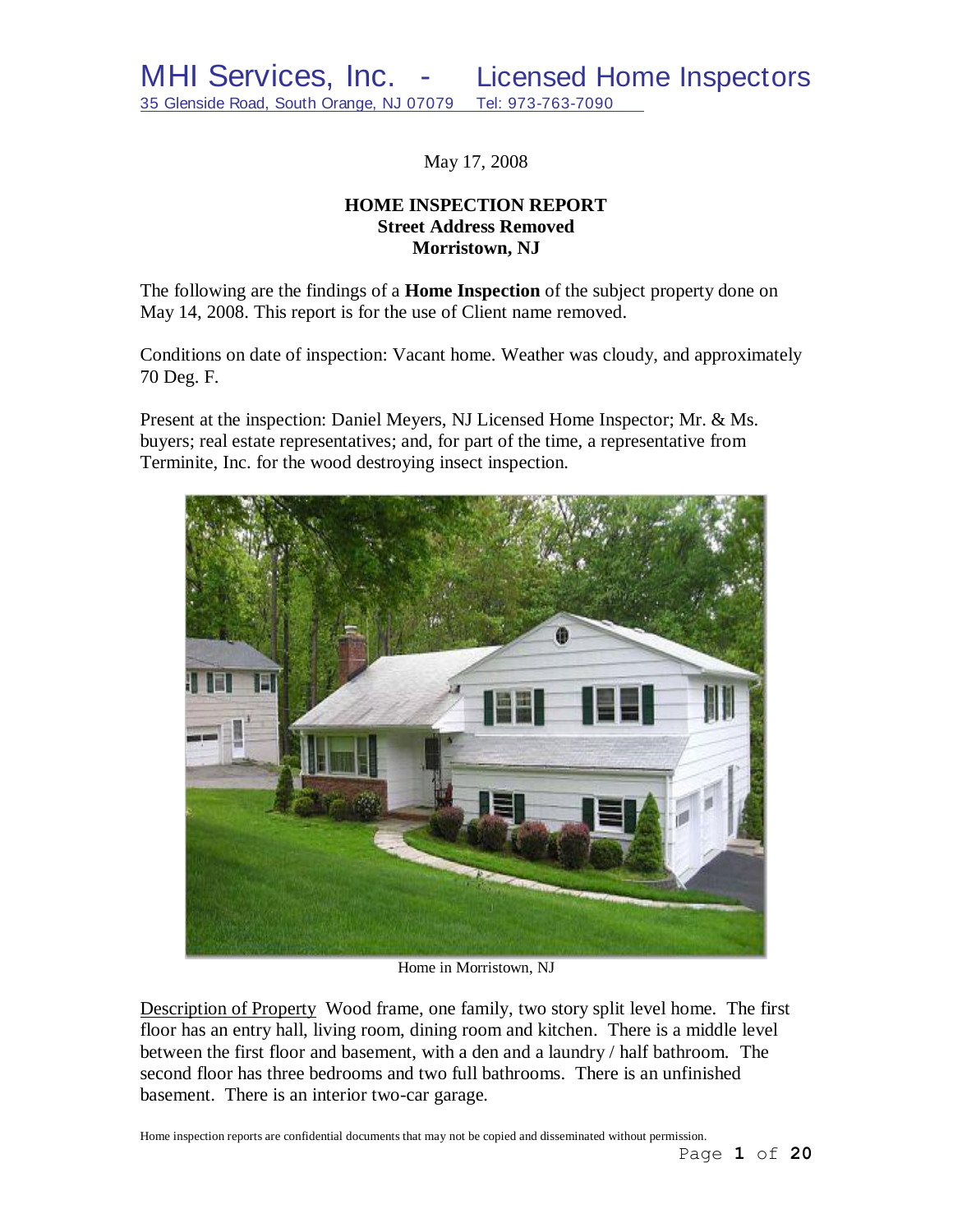# MHI Services, Inc. - Licensed Home Inspectors 35 Glenside Road, South Orange, NJ 07079 Tel: 973-763-7090

*Advisory Note Regarding Construction and Renovation Permits This home appears to have had reconstruction and renovation work done after it was originally constructed. The renovations may, or may not have, been performed in accordance with local municipal requirements. We do not review relevant building plans or permits or approvals as part of a home inspection, and therefore this home inspection should not be taken as an endorsement or certification of renovation or re-construction work that may have been done on this home.*

#### Exterior Facades

Type: Brick and wood shingle siding at the front, with wood shingle siding at all other exposures.

Condition: Functional.

Trim, Type: Wood.

Condition: Functional.

#### Windows

Type: Mostly original wood frame, double hung, single glazed units, with some replacement vinyl frame double hung double glazed units.

A representative number of windows were tested. All windows were visually examined.

Condition:

- o Replacement vinyl framed windows were in functional condition.
- o **Older wood single glazed windows are in typical condition due to age and lack of maintenance. Some windows are stiff and/or difficult to operate.**

*Note: It is our policy to recommend the use of window guards such as window guard tabs if present, or installation of window guards on all windows above the first floor level, regardless of whether regulations require them.*

#### **Recommendations:**

- **Installation if necessary and use of window guards on all windows above the first floor level.**
- **Adjustment and maintenance to the extent possible of older wood frame windows. Consider having some or all of the original windows replaced with new double glazed thermally efficient units.**

#### Exterior Doors

Front: Wood and glass, in functional condition. Rear: Wood and glass, in functional condition.

Interior Doors Wood, in functional condition.

#### Foundation Walls & Structural Supports

This split level style home is built partly over a full basement with a raised concrete block masonry foundation, partly over a crawlspace (the right rear) and partly over a concrete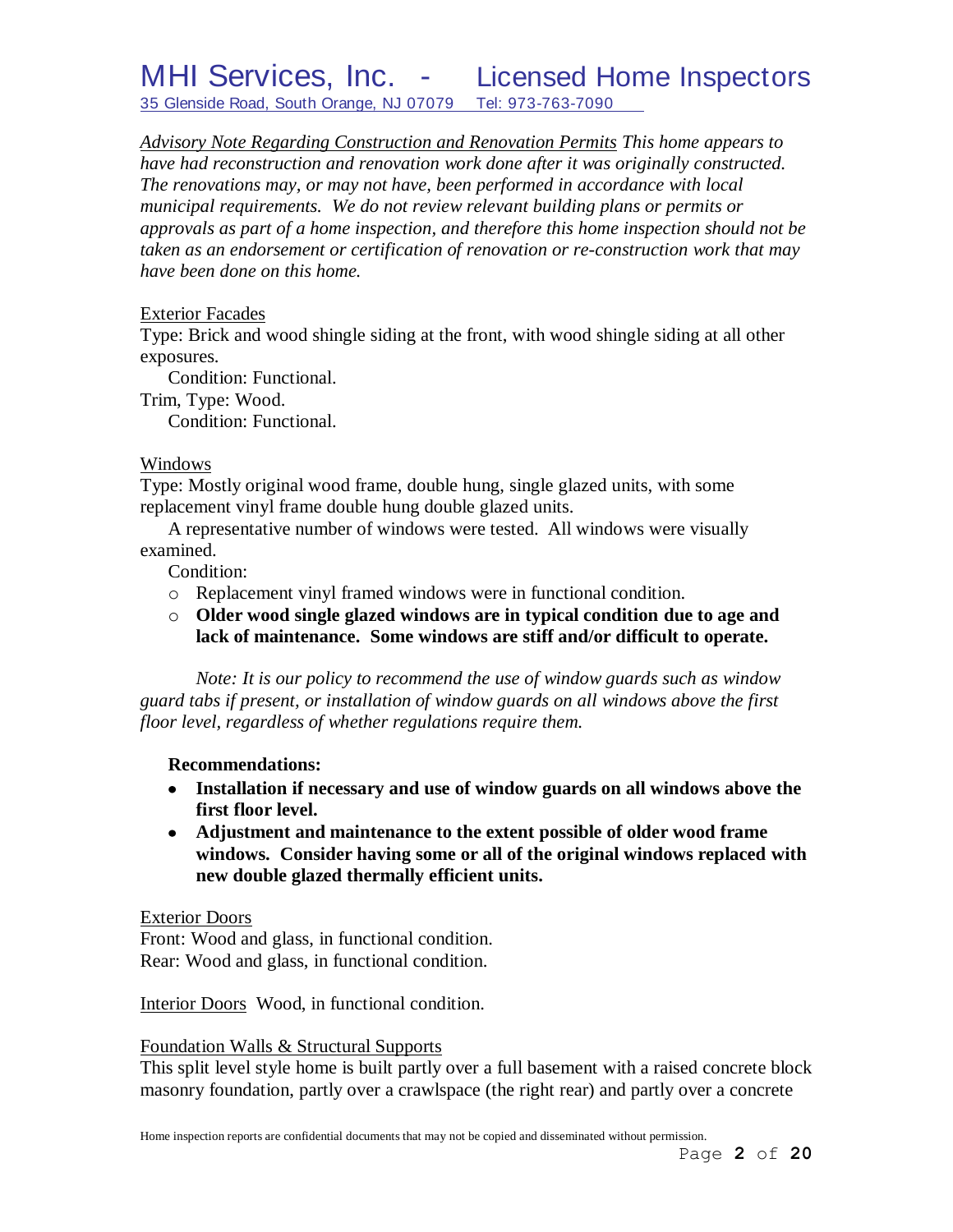slab (the garage area).

Foundation Wall Condition: Functional where visible.

Concrete Slab Condition: Minor cracks, but no direct evidence of structurally significant defects such as major cracks, settlement or irregularity.

*Limitation of our Ability to Inspect: Significant parts of the masonry foundation walls and concrete slab were covered with finish materials or access to directly inspect was blocked by furnishings, and this limits our ability to fully evaluate these components. Hidden defects may be present behind finish materials or below ground.*

Intermediate structural supports: Concrete filled steel tubular columns.

Condition:

o Functional condition where visible.

Floor Framing: Dimensional lumber floor joists, resting on the foundation walls and on multiple built up and laminated wood steel main beams.

Conditions:

- o **The front sill plate and floor joists have been damaged by a wood destroying insect infestation.**
- o **There is evidence of a termite infestation as indicated by mud shelter tubes coming through the fixed wall covering in the garage, and this suggests that hidden damage may be present to the framing behind the wall.**
- o **A section of the main beam has been replaced, most likely as a result of prior wood destroying insect damage to the original beam. This new beam appeared to be in satisfactory condition.**



Termite damaged sill plate, left front New beam installed, near left front

- o **Floor joists have a long span from foundation wall to main beam. Flooring appears to have significant flex in some areas, likely as a result of this long span.**
- o **The crawlspace at the right rear is not accessible and could not be inspected. There is an access panel in the basement, but the panel is cemented in place, and could not be removed.**
- o **Flooring under the crawlspace area has a significant degree of flex.**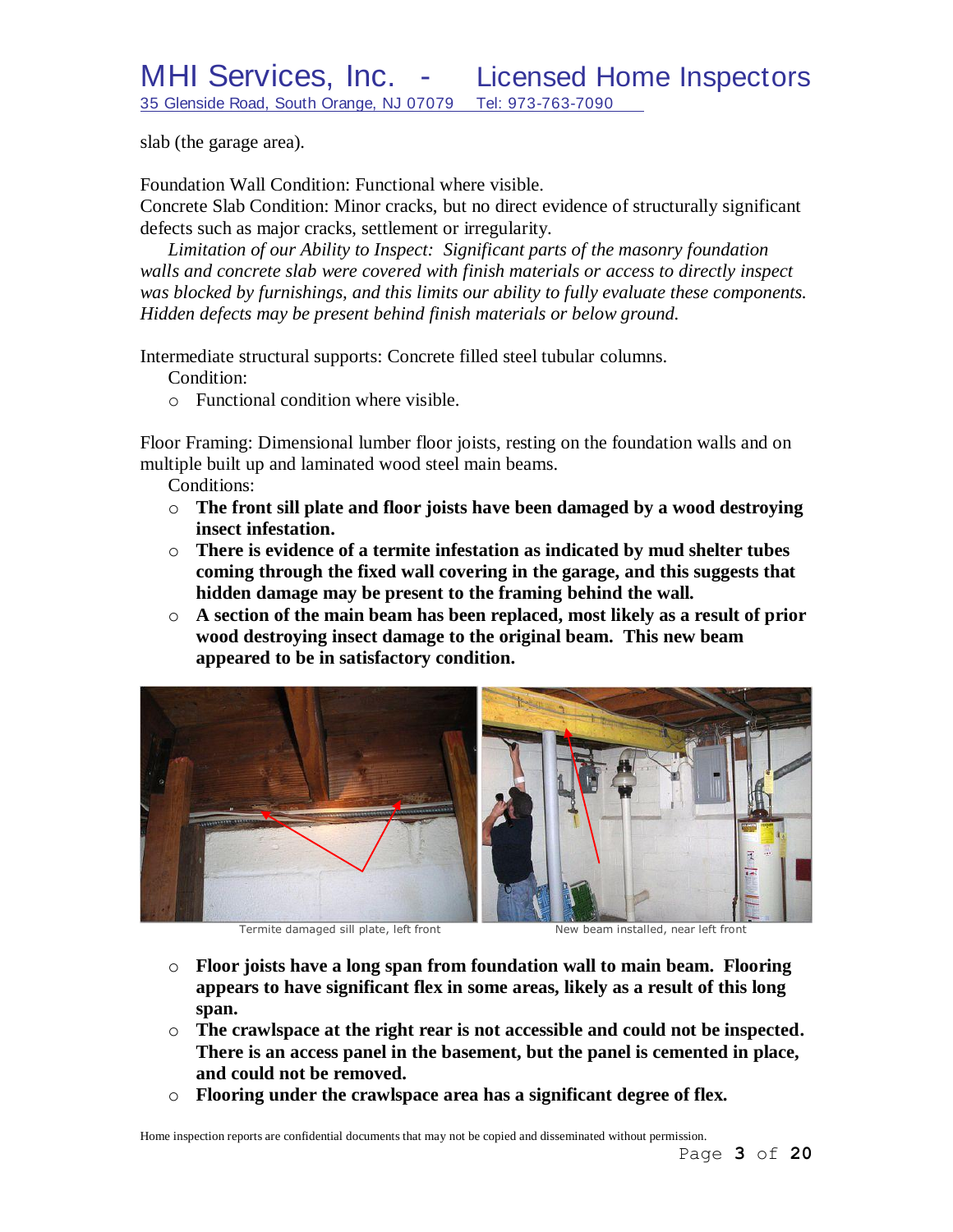Wall Framing: Dimensional lumber, with wood or wood product sheathing on the exterior and plaster or drywall on the interior.

Condition:

o There is evidence of a wood destroying insect infestation behind walls in the garage, and this area may be damaged. Otherwise, walls throughout the home appeared to be functionally adequate where visible.

Roof framing: Dimensional lumber for a pitched roof.

Roof Sheathing: Wood board.

Condition:

o **Water staining and carpenter ant activity is present at the left front of the attic, around the chimney (see Roof section).**

*Note: Finish materials in the home prevented access to directly inspect the foundation walls and structural supports, and our findings are limited by this*.

## **Recommendations:**

- **See the separate wood destroying insect report from Terminite, Inc. for more information relating to the wood framing of this home. Since evidence of wood destroying insect infestation was found, be aware that further evaluation would be required to assure that additional hidden damage to structural members is not present, and we recommend that such additional evaluation be done.**
- **Have a qualified contractor familiar with wood destroying insect damage repair further evaluate termite damaged sections of floor framing, and make repairs as necessary to assure structural adequacy.**
- **Have the crawlspace panel removed and have floor framing within this crawlspace further evaluated, with repairs as may be found to be necessary. Be sure to have the crawlspace panel replaced after evaluations and repairs have been made.**
- **To stiffen flooring, if desired, have a qualified contractor reinforce the floor joists or provide intermediate support.**
- **See Roof Drainage section – make sure water around the home is well controlled, with no accumulation near the base of the home. This can help reduce the possibility of foundation settlement in the future.**

Wood Destroying Insects We do not inspect for wood destroying insect infestation, however as a convenience and as a matter of expedience, an inspection for the presence of wood destroying insects has been ordered by us for this property. The official results of this wood destroying insect inspection will be sent to you under separate cover by the provider of this service, Terminite, Inc, Tel: 908-353-6938.

## **Recommendations:**

**Carefully read the separate wood destroying insect report from Terminite, Inc. and be guided by the recommendations therein.**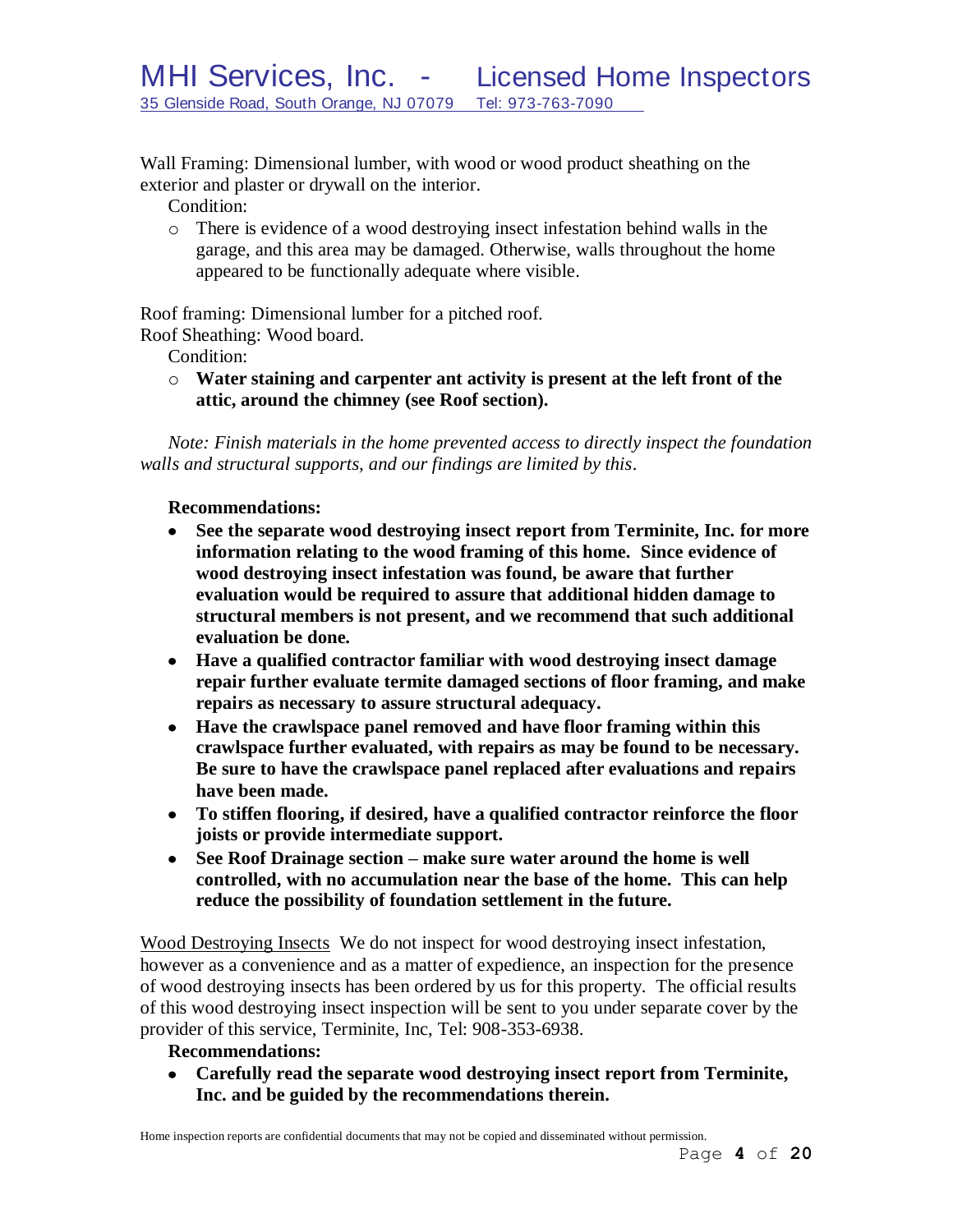Exterior Soil Grading and Drainage

Soil Grade & Clearance to Wood Elements of the Home: Front: Adequate. Back: Adequate.

| From: Adequate. |  | Back: Adequate.  |  |
|-----------------|--|------------------|--|
| Left: Adequate. |  | Right: Adequate. |  |

Drainage Conditions:

**Adverse, due to significant slope of surface topography towards front of home.**

*If present, inadequate soil clearance to wood frame structure or adverse soil grading can result in damage to the wood frame structure and masonry foundation due to chronic wet conditions.*

**Recommendations:**

- **See Roof Drainage System section.**
- **See Basement section.**

Landscaping, Retaining Walls and/or Fences Wood tie retaining wall at the rear. Condition:

**The retaining wall at the rear of the back yard is in poor condition, and has essentially failed. Most areas of wood are badly rotted or insect damaged. Sections of the wall are tilted far out of true. This wall will continue to deteriorate, and collapse. This could lead to soil subsidence at the rear of the back yard, and eventual damage to the home.**



Wood rear retaining wall has failed

**Recommendation:**

**Install a new retaining wall at the rear of the yard. This work should be done by a qualified mason and/or landscaper. Suggest using interlocking concrete block, stone that will be less vulnerable to water and insect deterioration than the current wood tie wall material.**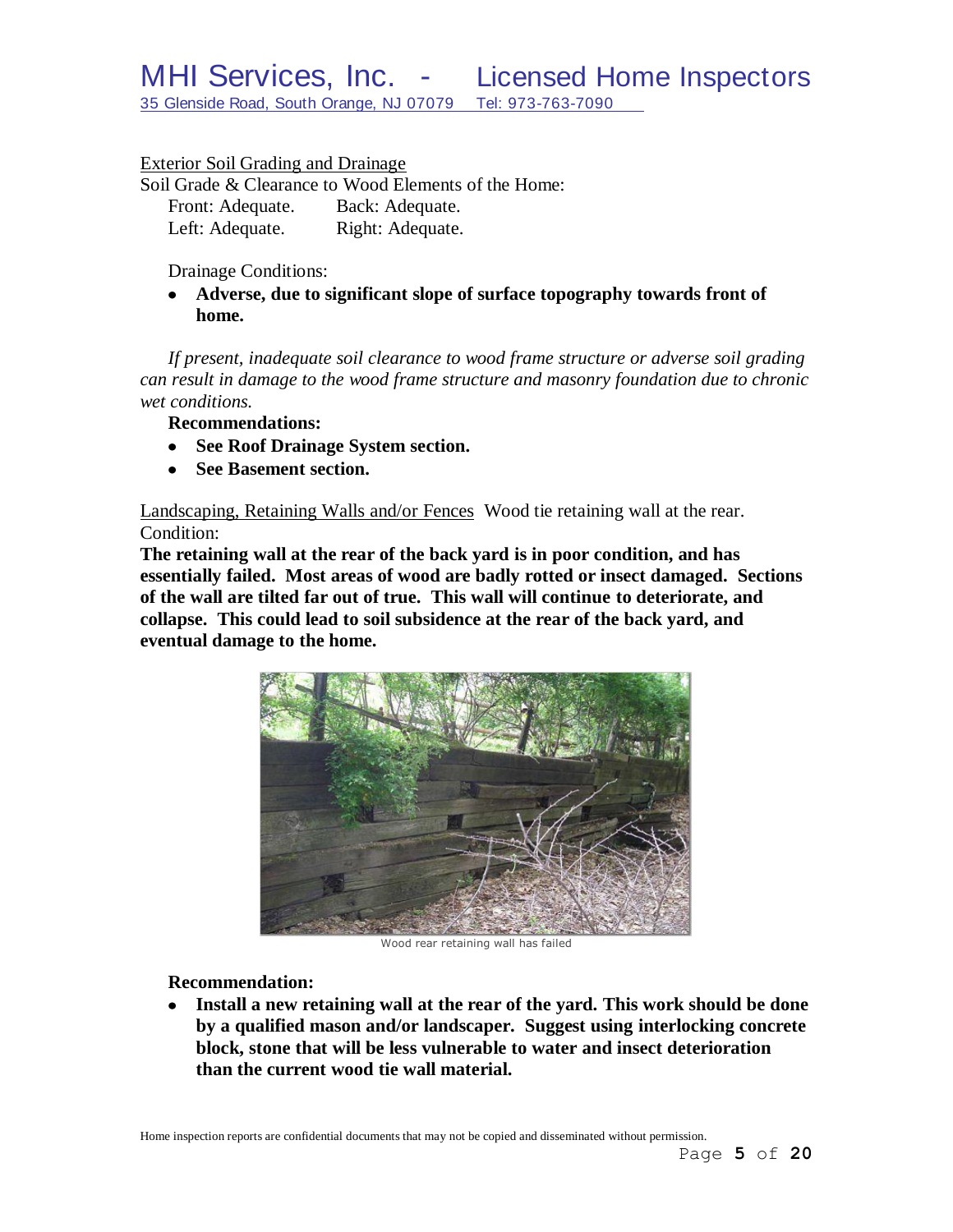# MHI Services, Inc. - Licensed Home Inspectors 35 Glenside Road, South Orange, NJ 07079 Tel: 973-763-7090

Roof Drainage System Roof drainage is by metal gutters and leaders (downspouts) attached to the roof and siding.

*Inadequate or defective roof drainage systems, if present, can lead to water entry into the basement, foundation damage and/or roof leakage.*

- **Recommendations:**
- **Direct all downspout discharge points as far away and downhill from the base of the home as is practical.**
- **Have the roof drainage system cleaned and maintained on a regular basis by a qualified gutter maintenance company.**

Roof The roofs, flashings and penetrations were inspected by the following methods:

- o Visual observation from the ground with the aid of field glasses.
- o Partially from within attic crawlspaces.
- o Finish materials on ceilings and walls on the upper living level were tested where possible with a moisture meter.
- o The underside of the roof was tested where possible with a moisture meter.

Roof Type and Description: The roofs are pitched and covered with asphalt shingles.

#### Condition:

- o **Roof shingles appeared to have moderate wear.**
- o **Stained areas suggesting current leakage and moisture condensation are prsent on the underside of the roof in the attic crawlspaces. These stained areas were most pronounced at the left front of the attic, around the chimney.**
- o **The stained areas tested wet with a moisture meter. The roof is definitely leaking in this area, and may be leaking in other areas as well.**



Stained areas in attic indicate roof leakage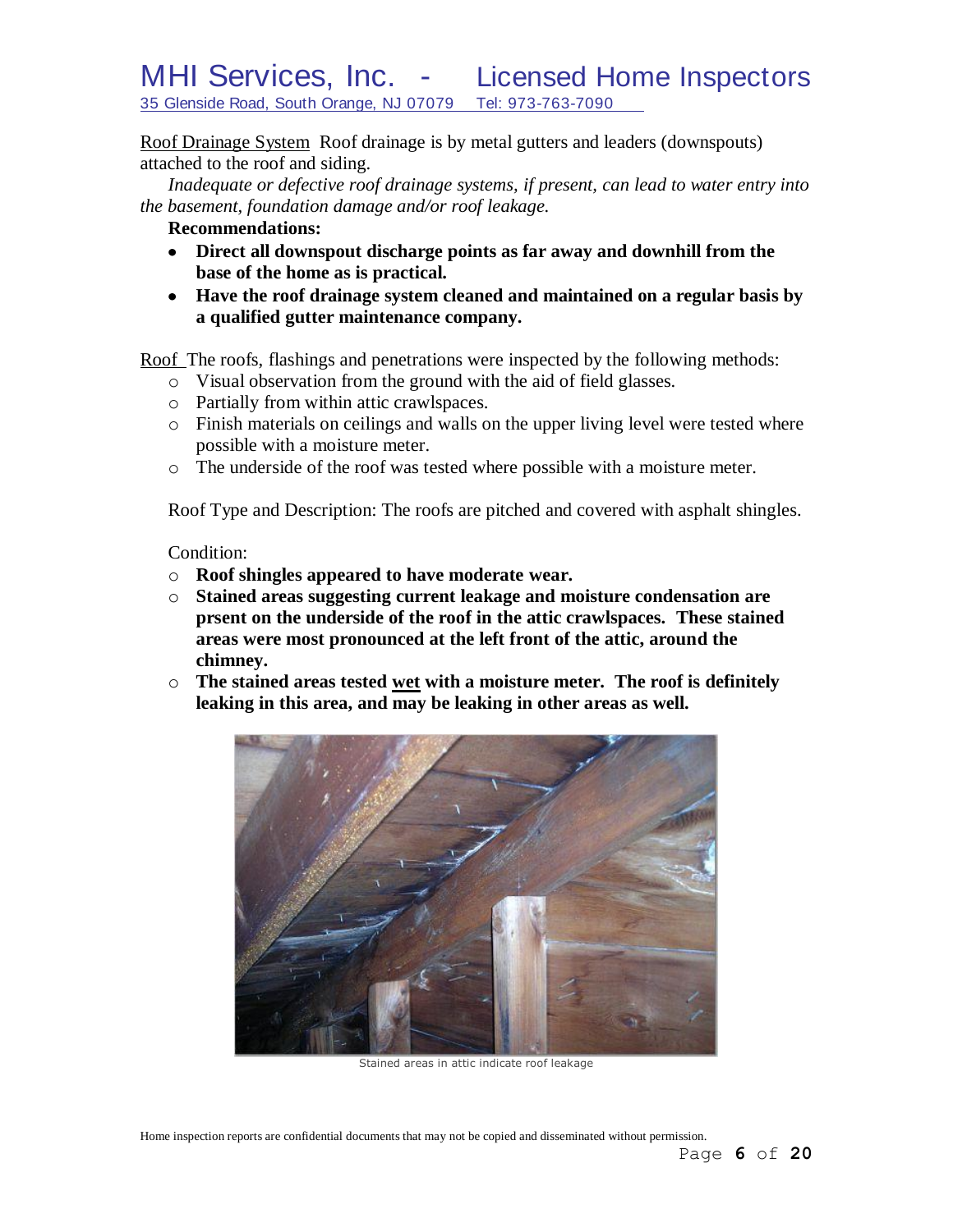MHI Services, Inc. - Licensed Home Inspectors 35 Glenside Road, South Orange, NJ 07079 Tel: 973-763-7090



Live ant activity in stained area under roof **Insulation may be blocking soffit vents** 

- o **Leakage may be related to incorrectly installed chimney flashings (see Chimney section).**
- o **Live carpenter ant activity was found in the attic around the stained areas at the edge. Carpenter ants may be causing damage to the roof sheathing.**

#### Roof Ventilation:

**Roof ventilation may not be adequate due to blocked or inadequate soffit vents.**

**Recommendations:**

- **The roof is currently leaking, apparently around the chimney. Have a qualified roofer repair or replace roofing materials and chimney flashings as necessary to assure leak free service.**
- **Have a qualified contractor modify or install soffit vents to increase attic ventilation under the roof.**

*Our roof evaluation consists of an inspection of the exterior surface covering, including an inspection of visible flashing details. A steeply pitched roof is usually inspected from the ground by use of binoculars. If safely accessible, a moderately pitched roof will be mounted and walked for close inspection. The underside of the roof decking is also closely inspected where accessible, and we use a professional moisture meter to evaluate stained areas that may be evidence of leakage. The interior finished surfaces of the home, especially ceilings and walls at the top or attic floor, are also inspected for evidence of leakage, and a moisture meter is used to evaluate suspect areas.*

*If we see evidence of roof leakage, we will say so in our report, and recommend that further evaluation and repair or roof replacement be done. Often we see stains on the underside of the roof deck or at ceilings that strongly suggest that the roof has leaked. Depending on the season of the year and recent weather, as well as recent painting or repair done by the owner, we may not be able to say if the roof is currently leaking. What we can say with certainty, is that all roofs eventually leak, and for older homes, parts of the roof system such as flashings in valleys or at the chimneys and plumbing vents may never have been replaced even if the roof surface has been re-covered. Consequently, our inspection report should not be taken as a guarantee that the roof will not leak, but simply as a report on the condition of the roof as we found it on the date of inspection.*

#### Driveway & Paths

Driveway Type: Asphalt. Driveway Condition: Some deterioration and cracks, but currently functional. Path Type: Bluestone.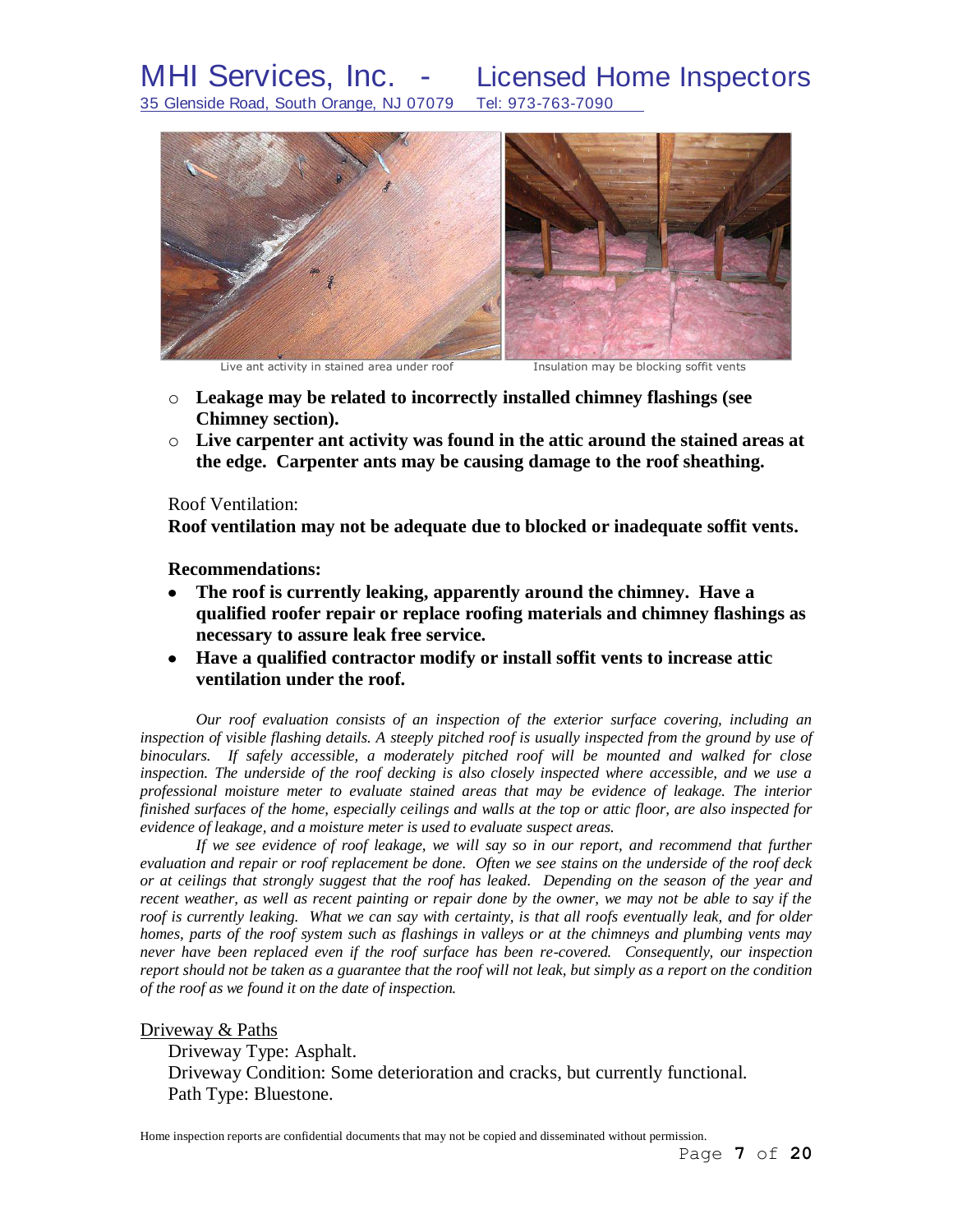Path Condition: Functional. Sidewalk Type: None present.

Deck None present.

### Patio

Type: Concrete block set into soil. Location: Rear Condition: **Significant wear. Recommendations:**

**Repair or replacement of the patio.**

## Description & Condition of Entrances

Front Entry Area: Covered masonry, in functional condition. Back Entry Area: The back yard, in functional condition.

Masonry Chimney(s) This home has one masonry chimney.

- The exterior of the masonry chimney was inspected by the following methods:
- o Visual observation from the ground with the aid of field glasses.
- o Partially from within the basement, attic and/or other interior spaces.

## **Condition:**

- o **Although chimney flashings appear to be newer, leakage appears to be occurring around the chimney in the attic. The chimney flashings may be inadequate or incorrectly installed.**
- o **Some cracks, loose and missing sections of mortar were seen on the upper sections of the chimney.**

Please Note: *A home inspection cannot properly evaluate the condition of the interior components of the chimneys, and we do not include this in our service. An interior inspection of chimneys is a specialist service provided by chimney inspectors and contractors.*

#### **Recommendations:**

- **Have a qualified chimney contractor work with a roofer to repair or replace chimney flashings as necessary to stop leakage.**
- **The National Fire Protection Association and the National Chimney Sweep Guild recommend that, due to the advanced age or other conditions, a Level-2 Inspection of the chimney and internal components be done to rule out hidden potential safety defects***.*
- **Have a qualified chimney contractor service or repair the chimney as required to assure long term function and safety.**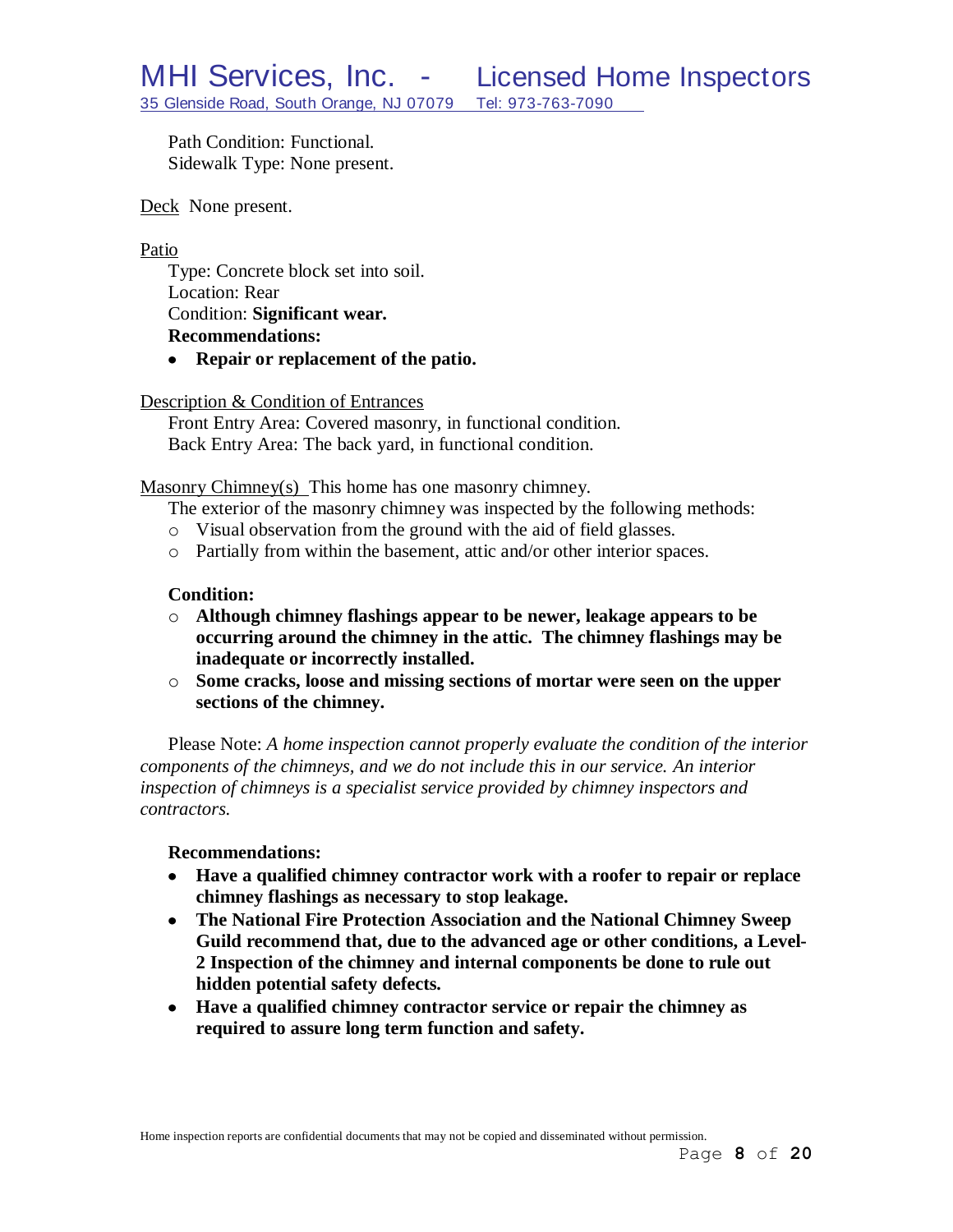## Fireplace

Location: Living Room. Type: Wood Burning. Hearth area Condition: Functional Flue Damper Condition: Functional

**Other Conditions: Significant deposits of ash, soot, or creosote from combustion are present in the lower sections of the chimney flue and fireplace. This can result in chimney fires.**

**Recommendations:**

- **See Chimney section.**
- **Have a qualified chimney / fireplace contractor clean the fireplace and chimney flue(s).**

Electrical System

Voltage: 240/120 volts Ampere Capacity: 100 amperes.

Capacity may be **inadequate** for present usage of this home.

Service entrance location: Overhead.

Electrical Grounding: Metallic water main.

Circuit Breaker and/or Fuse panels:

- o Circuit breaker main panel located in the basement.
- Circuit Breaker/Fuse inspection methods:
- o Removal of panel cover with inspection of wiring on the interior.

Conditions: Visual inspection of the components and wiring within circuit breaker panel(s) found the following condition(s):

## o **The panel is small. Capacity may be inadequate for present usage of the home.**

Branch circuit wiring:

- o Plastic sheathed cable
- o Metallic sheathed cable

Branch circuit conductor material appears to be copper for all 15 and 20 ampere solid conductor circuits.

Receptacles are partly grounded three pin units and partly older two pin units. A representative number of 120 volt three pin receptacles were tested, with no functional defects found.

**GFCI electrical receptacles are NOT present in all wet areas of the kitchen and all bathrooms with electrical receptacles.** *GFCI electrical receptacles provide protection against electric shocks in wet areas.*

## **Recommendations:**

- **Have a licensed electrician install functional GFCI electrical receptacles in all wet areas of the home including kitchens and bathrooms that lack them.**
- **Have a licensed electrician upgrade service capacity to 200 amperes.**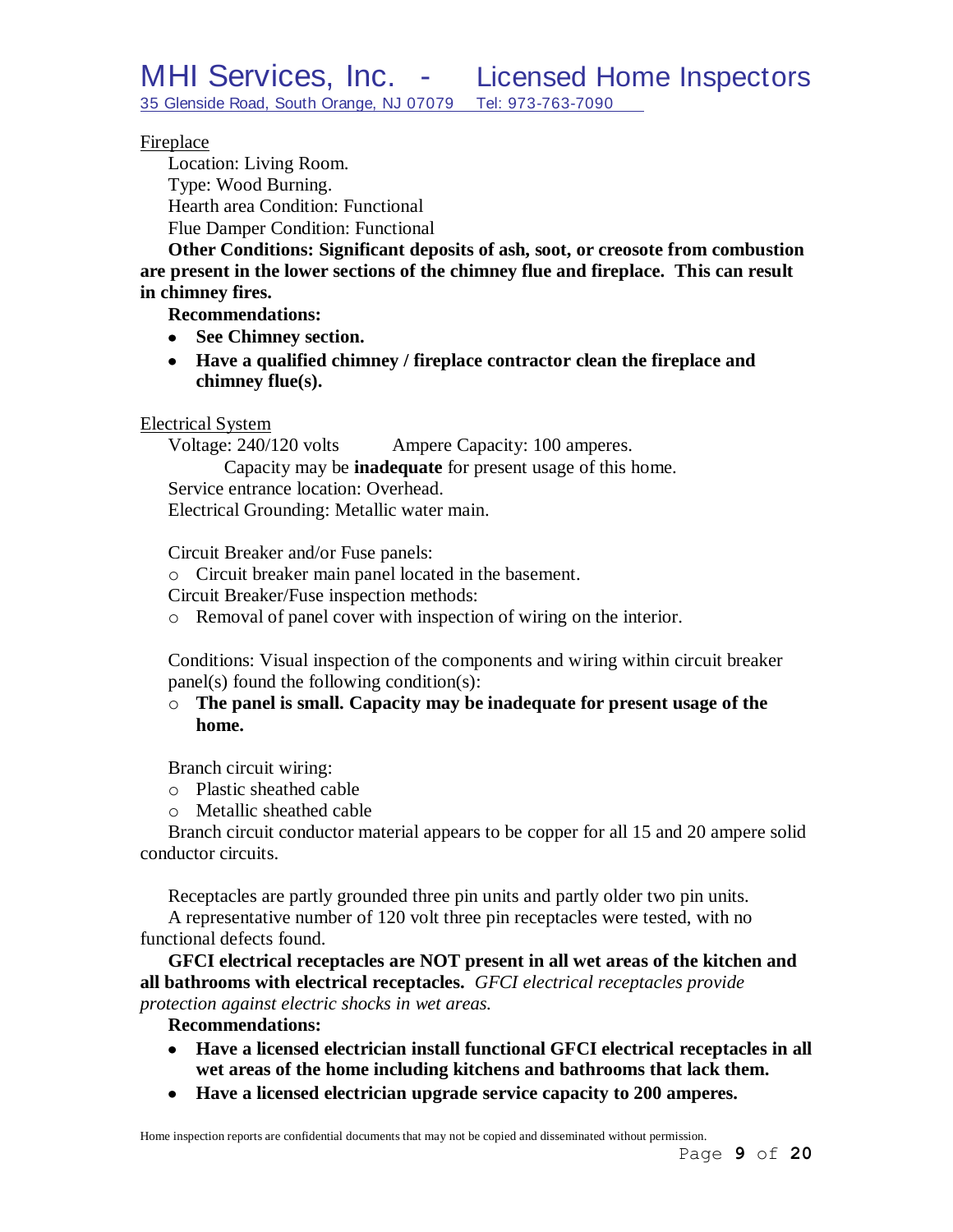Plumbing System

Water Main Material: Copper tubing**.** Water Main and Main water shutoff valve Location: Basement Water Main Condition: Functional Main Shutoff Valve Condition: **The main water shutoff valve knob is missing.**



Missing main shutoff valve knob

Visible Interior Water pipe material: Copper tubing.

Visible Water pipe Conditions:

- o **Some older and corroded water supply shutoff valves and connections are present.**
- o **A poorly crimped and brazed connection from a larger water pipe to a smaller pipe is present.**



Poorly done connection

Waste Disposal system type: Waste disposal appears to be a public system (sewer system), however this could not be confirmed.

Drain and vent pipe material: Old iron, and Copper.

Drain pipe Conditions: Functional on the date of inspection, as determined by a limited operation of multiple plumbing fixtures.

*Comment on Old Buried or Cast Iron Drain Pipes: Sections of the drain*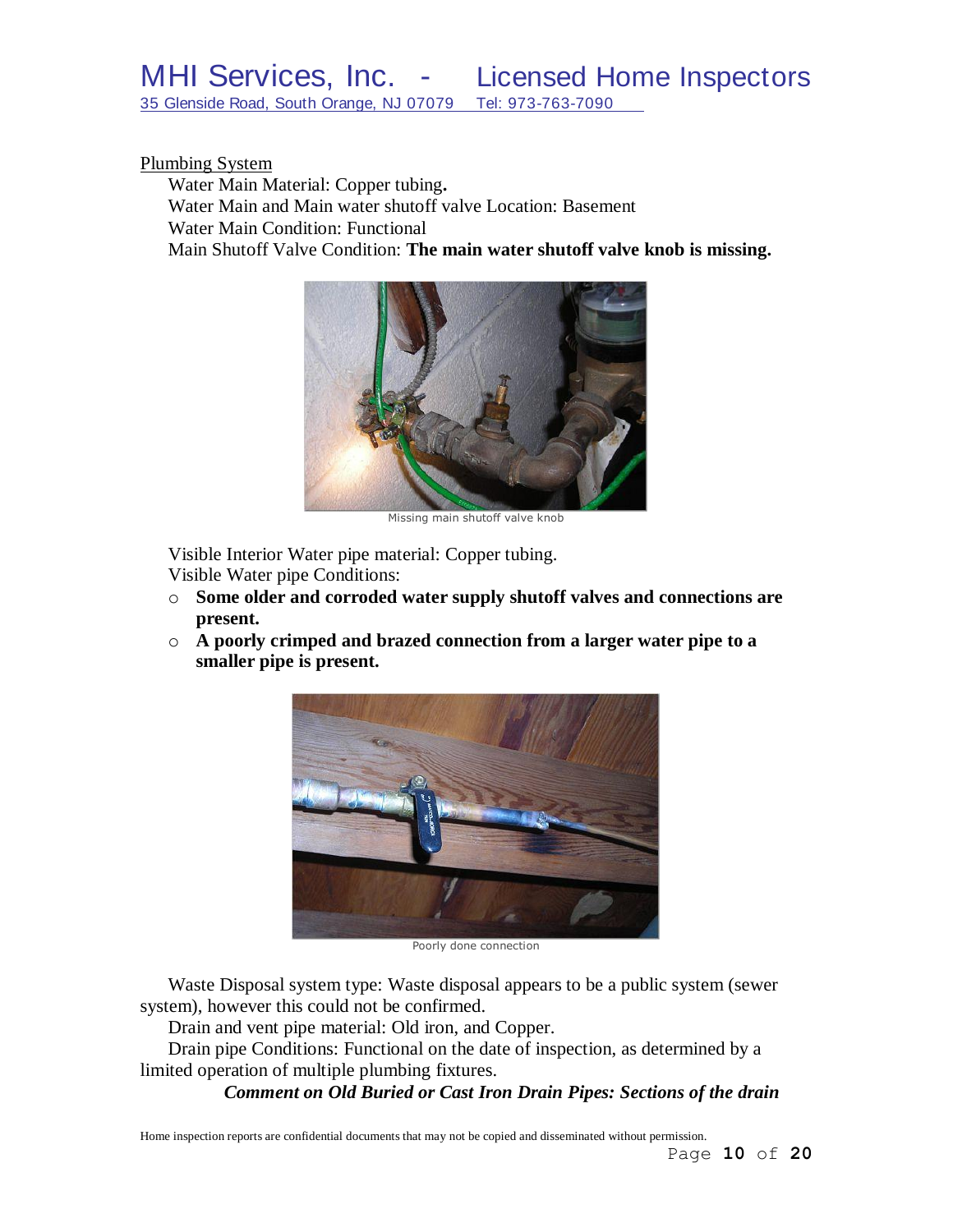*pipe are now very old, and may have significant internal corrosion or hidden internal defects, and may have limited additional service life. This home inspection cannot properly evaluate buried or very old sections of drain or waste pipe.*

**Recommendations:**

- **Have a plumber evaluate the main water shutoff valve and repair or replace it as necessary to assure reliable function.**
- **Have a plumber replace any older water supply shutoff valves with corrosion or leakage, and repair any corroded or poorly done water pipe connections.**
- **To determine the true condition of the waste and drain pipes we recommend that a plumber inspect them internally using a specialized video camera.**

Natural Gas Piping Visible rigid and flexible natural gas piping appeared to be in functional condition on the date of inspection.

Heating System

System Type: Forced air furnace. Number of Zones: 1 Fuel: Natural Gas. Location: Basement

Estimated age: **24 years.** Typical service life: 20 years, although maintenance is often required before this time.

Heating System Venting: Metal flue pipe to masonry chimney. **A heat activated flue damper is present on the flue pipe. These types of flue dampers are not safe, as the heating system may activate regardless of whether the damper opens. This could result in toxic combustion gases entering the home.**

*The heating system inspection consists of visual evaluation of the exterior casing, connection pipes and fittings, normal and automatic controls, as well as venting components. A limited inspection of the internal components of the heating system are also part of this inspection, however full inspection of interior components and heat*  exchangers is not possible without extensive disassembly, which is not done in a home *inspection. Operation of the system is done using normal controls unless hot weather or the health and safety of the occupants makes this impossible or inadvisable. In seasonably warm weather we may not be able to operate the heating system for a long enough period of time to discover defects that may only become apparent when the system has been operating near full capacity for an extended period of time. For heating systems that appear to be more than 50% through their design life, we recommend further evaluation by a qualified specialist to assure that hidden defects or safety related issues are not present. All heating systems need regular maintenance to remain in satisfactory operating condition, and we recommend that you adhere to a regular maintenance schedule. If a heating system shows evidence of deferred maintenance or service, then we recommend that you schedule such service before you close on the property as this may disclose conditions that may be hazardous or conducive to premature failure.*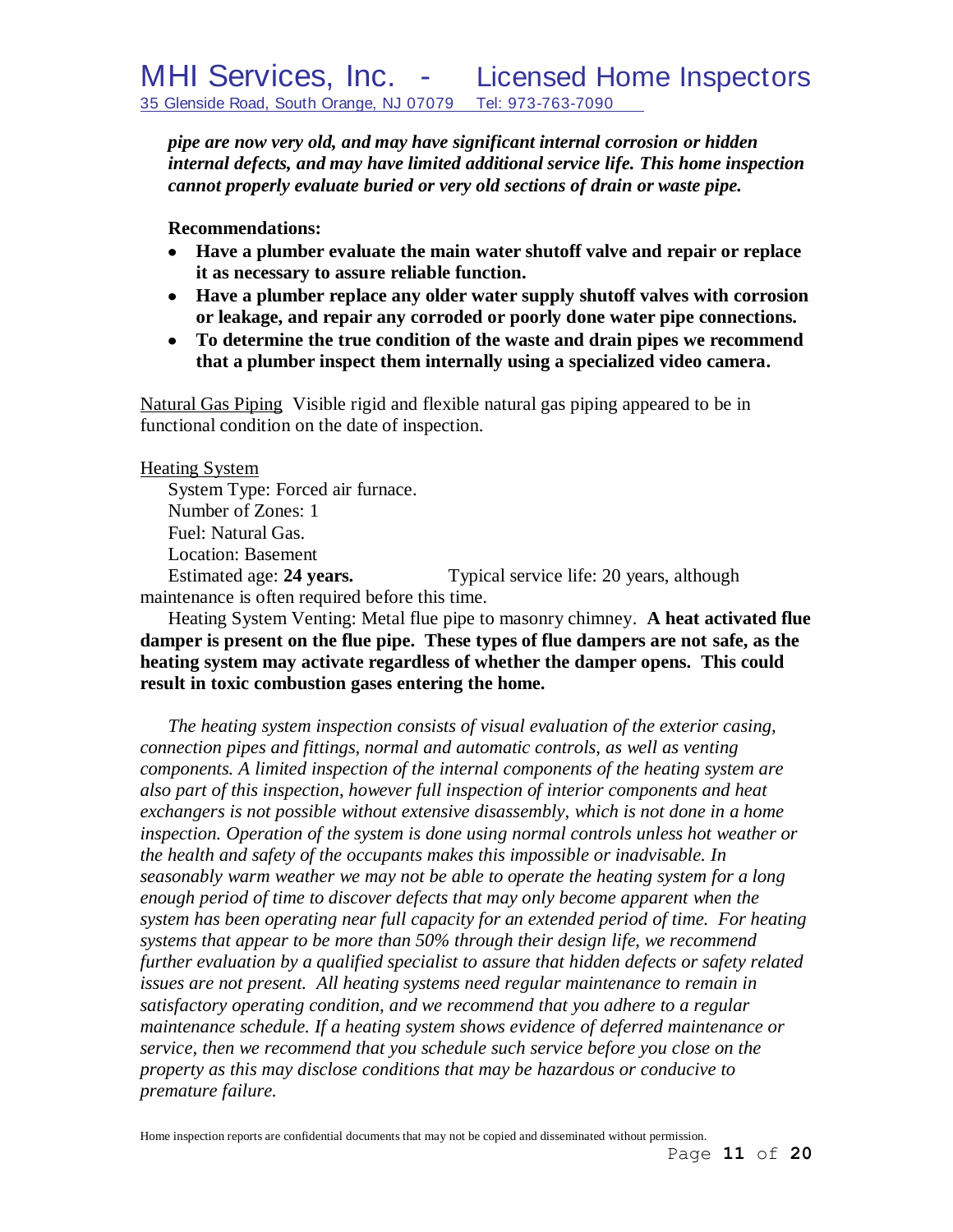Operational Test of Heating System: The heating system activated when heat was called for by the thermostat, and warm air was supplied to supply registers. **Conditions:**

- o **The heating components are past the end of its designed service life, and remaining service life is undeterminable by us. In addition, for old equipment, the possibility of hidden internal functional and safety related defects is significantly increased.**
- o **Significant visible corrosion present, which suggests hidden defects.**



Furnace is aging and has corrosion

## **Recommendations:**

- **Replacement of this old heating system.**
- **Be sure that the unsafe thermally activated flue damper is removed.**
- **A service contract to cover future maintenance and repairs to the heating system.**

## Heating Equipment Clearance & Combustion Air

Heating System Location: Basement Ventilation and Combustion Air: Adequate Clearance to Combustibles: Adequate

## Central Air Conditioning

AC Equipment Age (Estimated): **24 years.**

Typical Service Lifetime: 12 to 15 years, however failure before this time is not uncommon.

Condensing Unit/Compressor Location: Exterior. Condensing Unit/Compressor Condition:

- o **The AC components are now well past the end of their designed service life. Continued reliable operation cannot be assured.**
- o **Significant corrosion is present on the AC equipment.**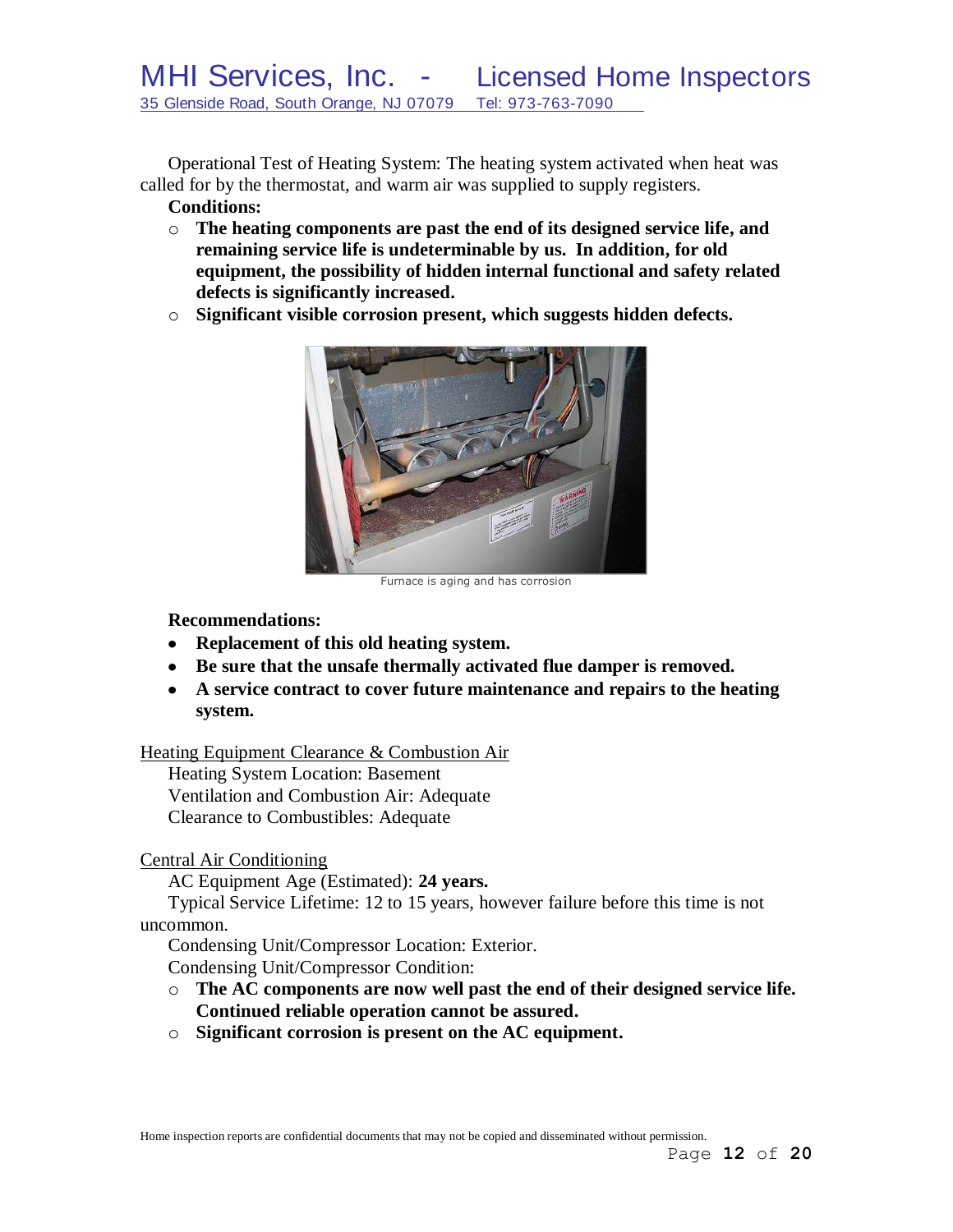

Aging AC equipment with corrosion

Air Handler Type: Integrated with the forced air furnace.

#### **Recommendations:**

- **Have the AC components replaced along with heating system replacement.**
- **A service contract to cover future maintenance and repairs to the AC system.**

Asbestos *This inspection cannot guarantee that asbestos materials, which have been commonly used for insulation and some finish material, are present or absent from this home. Older homes usually have some asbestos bearing materials used in the construction, while more recently constructed homes are likely to have little or no asbestos used in the construction and interior materials. To determine with certainty if asbestos is present, sampling and lab testing is required, which is not included in this inspection.* 

#### Fuel Oil Storage

The heating system for this home uses natural gas.

 **This home inspection does not include evaluation of buried oil tanks or soil testing to determine if leakage has occurred. The history of this property is not known by us, and therefore we cannot assure you that a hidden buried oil tank does not exist on this property. If a higher level of confidence regarding the presence or absence of buried tanks is desired, then a tank search utilizing specialized equipment would be required.**

### **Recommendations:**

**Specialist search for abandoned buried tanks and specialist evaluation of**   $\bullet$ **buried and/or above ground oil storage tanks, either in use or abandoned. As leaking oil tanks can result in significant expenses, we advise careful review with legal counsel of any documents or statements relating to oil tank(s).** 

Domestic Hot Water Heater

Water Heater Type: Standard Tank. Water Heater size, gallons: 40 Heating Method/Fuel: Natural Gas.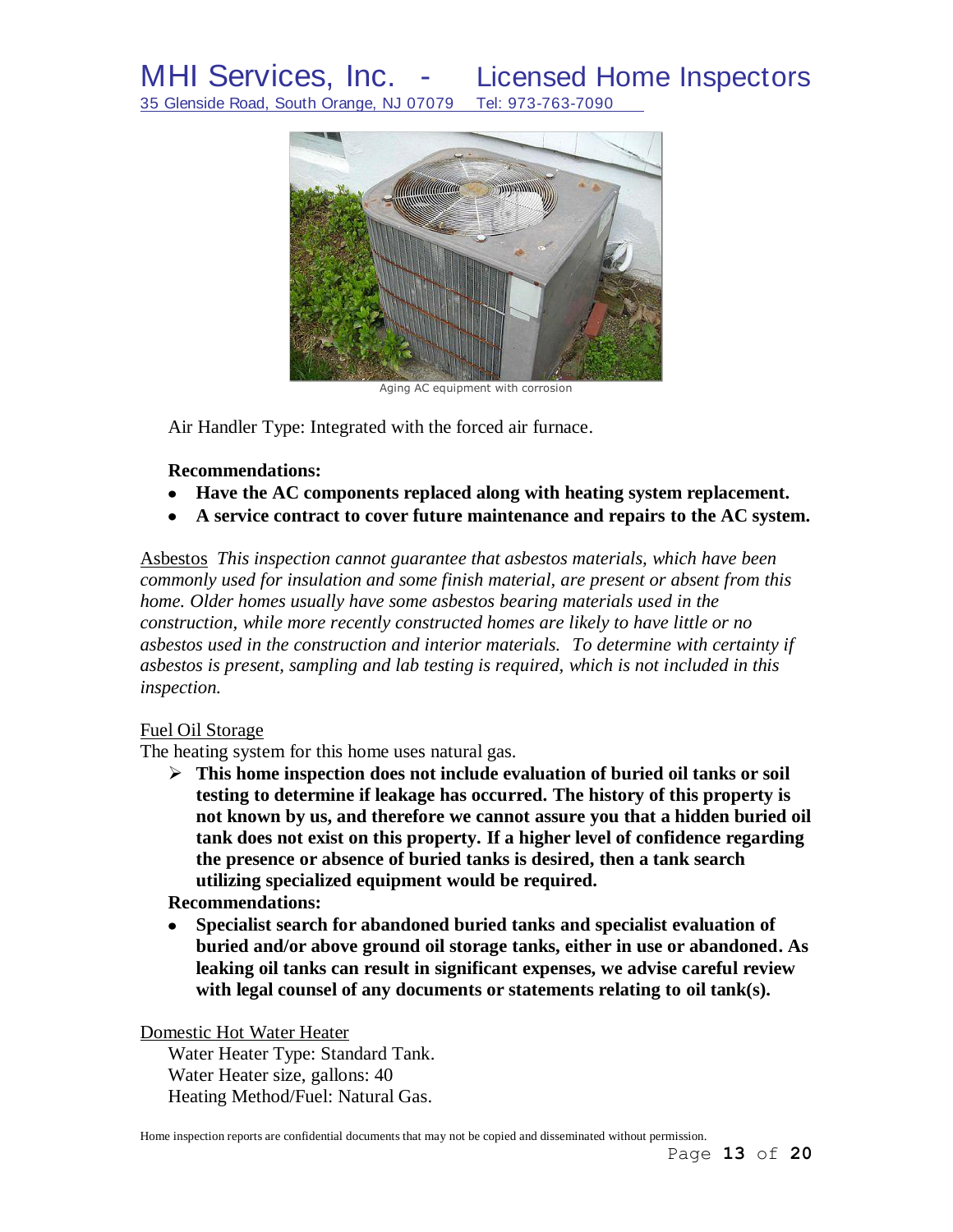Age: **12 years** Typical Service Life: 8-10 years

Condition:

- o **Past the end of designed service life – leakage or other failure is now more likely to occur.**
- **Recommendations:**
- **Replacement of the hot water heater with a new unit, by a plumber.**

## General Interior Condition

Wall and Ceiling Material: Drywall and/or plaster, with wood paneling in middle level den.

Wall and Ceiling Condition:

- o **Most areas of paint or finish surface are worn.**
- o **Wood paneling at the right rear has spotted areas near the floor, suggesting the possibility of moisture entry and possible mold growth behind paneling (see Basement and Mold sections).**
- o **Walls in the garage show evidence of termite activity.**



Spotting from mold growth on wood panels

Floor Surfaces: Wood, Carpet, Tile Floor Condition:

o **Most areas of floor surfaces are older and worn.**

## **Recommendations:**

- **General interior repainting and refinishing by a professional painter.**
- **See Basement and Mold and Wood destroying insect report sections.**
- **Refinishing of wood surfaces and replacement of other floor surfaces as desired.**

## Kitchen

Kitchen Sink: Older, but currently functional Stovetop and Oven: Gas. Condition: Functional. Garbage Disposal: None present. GFCI electrical receptacles: **NOT present.** *GFCI electrical receptacles protect against shocks in wet areas.* Dishwasher: **Older, and non-functional.**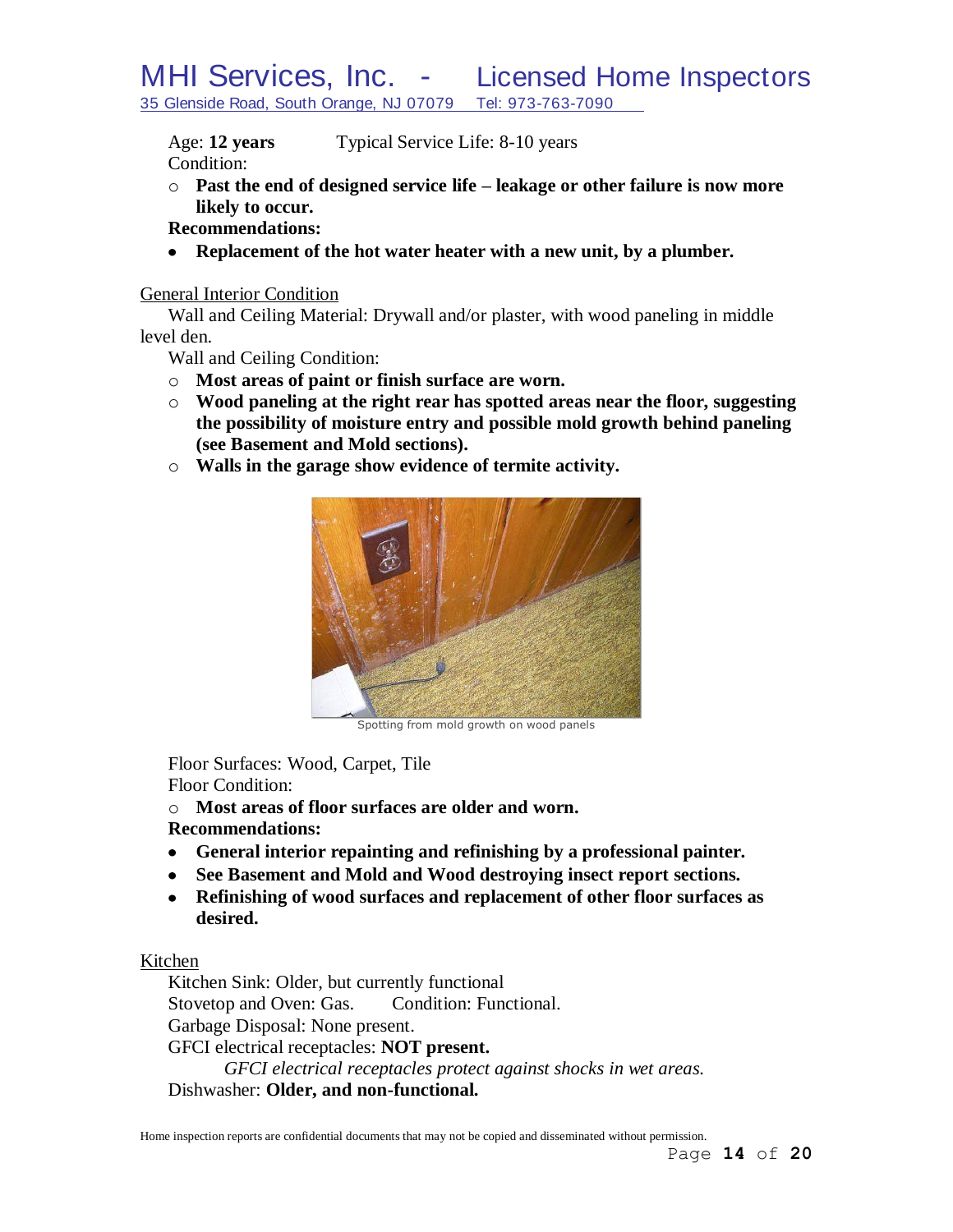Water pressure at the sink was adequate. Drainage at the sink was adequate. Kitchen cabinets and countertops are in older, but currently functional condition. **Recommendations:**

- **Replacement of the dishwasher.**
- **See Electrical section.**
- **General kitchen renovation.**

## Laundry Room A washer and dryer are located in the middle level bathroom.

*Note: We do not inspect or operationally test laundry appliances during a home inspection*  due to the multiplicity of different cycles built in to these units and the large amount of time it *takes to complete these cycles. We recommend that any laundry equipment that is to remain in the home be demonstrated to be in satisfactory operational condition before you close on this property. Laundry equipment installed in close proximity to finish materials can cause extensive damage to finish materials in living areas of the home should water leakage occur due to hose or equipment failure, and you should therefore turn off the water to the laundry equipment when it is not in use. If an electric dryer is present, proper installation is very important to assure electrical safety, including installation of a grounding cable for the dryer case. The integrity of the exterior ground cable should be checked periodically. If a gas dryer is present, the flex gas connector should be replaced if more than 5 years old. Dryer exhaust vent ducts should be metal rather than plastic to reduce the possibility of fire.*

#### Bathrooms

First Floor: Middle level half bath with toilet and laundry sink, combined with laundry room.

Second Floor, Main: Full, with sink, toilet and shower over tub. Second Floor, Master: Full, with sink, toilet and stall shower over tile base.

Fixtures and faucets in all bathrooms were tested, **and the following conditions were found:**

#### o **All fixtures, faucets and surfaces are older. Leakage, breakage and the need for repairs should be anticipated.**

- o **The toilet in the second floor main bathroom is loose.**
- o **The stall shower tile base is older, and tile shower bases can leak as aging waterproof tile base liners develop leaks.** *It is not possible to determine with certainty during a standard home inspection whether a tile shower base is leaking.*

GFCI electrical receptacles: **NOT present.**

*GFCI electrical receptacles protect against shocks in wet areas.* Water pressure and local drainage were adequate in all bathrooms.

#### **Recommendations:**

- **See Electrical section.**
- **Have the loose toilet repaired.**
- **Plan for general bathroom renovation, including shower base replacement.**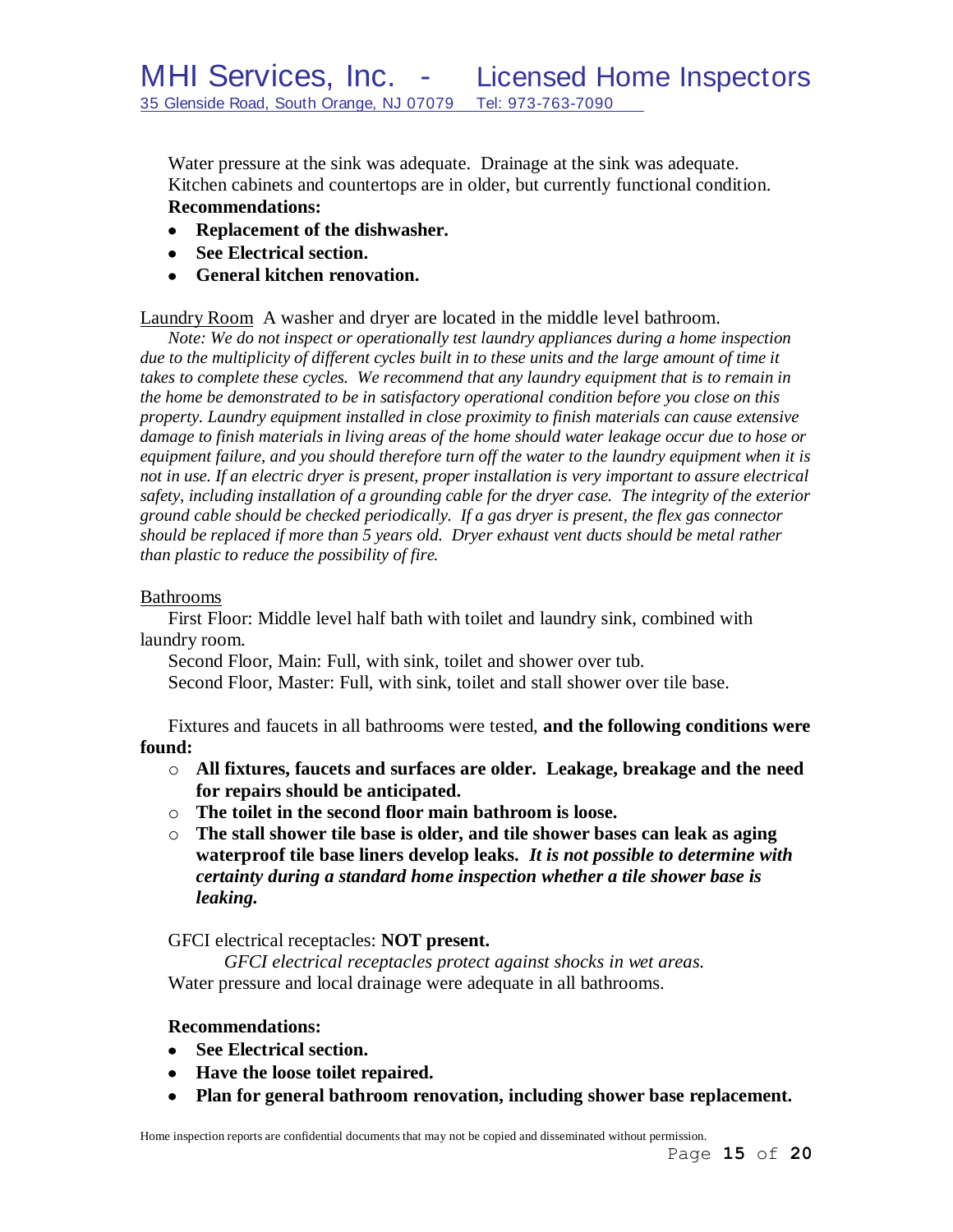## Interior Stairs Functional.

Insulation

Visible areas of insulation: Fiberglass in attic floor. Insulation Condition: Insulation may be blocking ventilation at the roof edges.

*Note: Most homes of this age and type were not insulated well enough to meet current standards for energy efficiency. Consequently, you may find that exterior walls feel cold, and the cost for heating this home may be higher than for a similar size home built to modern construction standards.*

#### **Recommendations:**

- **For older homes, even if the insulation is properly installed, it may not meet**   $\bullet$ **current energy standards, and you should consider further specialist evaluation to determine if additional insulation should installed to reduce your heating and cooling costs.**
- **Further evaluation to determine if the insulation in the attic is blocking soffit vents, followed by modification as needed to allow adequate ventilation.**

Basement and/or Crawlspaces The basement is unfinished space. The basement is accessible through the garage. There appears to be a crawlspace at the right rear of the home. An access panel is present in a wall of the basement, however this access panel was sealed in place and could not be removed. **Therefore, we could not inspect the crawlspace.**

Sump Pump: Not found to be present.

Moisture Evaluation: All visible surfaces were closely inspected for stains or other evidence of prior moisture entry. Finish materials in the basement were tested with a moisture meter on the date of inspection (this includes accessible areas of both clean and any water stained areas found).

Condition:

- o **Signs of prior water entry were found to be present on some visible areas of foundation walls.** *Foundation walls have been painted, which limits our ability to detect signs all signs of water entry at these walls.*
- o **Signs of mold growth along with high moisture meter readings were found to be present on wood paneling at the right rear of the middle level den. This could indicate high moisture conditions in the crawlspace below.** *No access was possible to this crawlspace.*

#### **Recommendations:**

- **See Roof Drainage section – proper maintenance of gutters and downspouts can reduce the possibility of water entry into the basement.**
- **Further evaluation by waterproofing specialists to determine what additional measures are needed to assure that this basement or crawl space remains**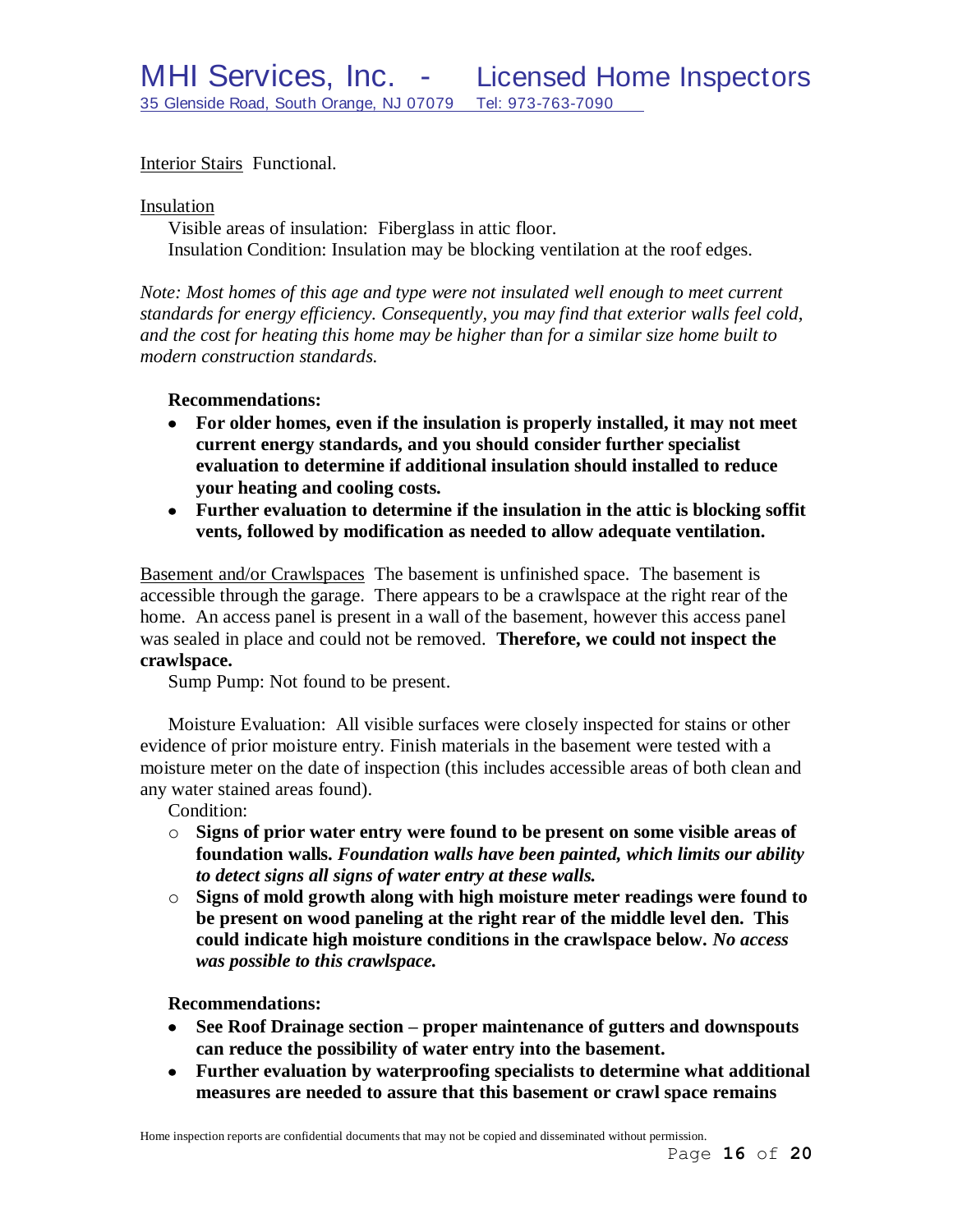**dry, followed by installation of these waterproofing systems.**

- **Have a qualified contractor create access to the crawlspace below the right rear of the home. If damage exists, have repairs made. If high moisture conditions exist, more ventilation may be necessary into this crawlspace.**
- **Be aware that the crawlspace access panel may have to be re-sealed to maintain the integrity of the radon mitigation system present in the home.**

*Please be aware that the lower level interior space is near or partially below grade level, and foundation walls and the floor slab floor cannot be perfectly water proofed, and therefore the possibility of water entry with consequent damage to stored materials or current and future finish materials exists, especially during extreme weather conditions. If recent basement dewatering (waterproofing) work has been done, this may hide evidence of prior water entry conditions, which may recur in the future. This home inspection cannot assure you that waterproofing work done by others will be completely effective. We cannot predict future conditions related to water entry, and make no representation that water entry will not occur in the future.*

Attic Space The unfinished, unfloored attic crawlspaces are partially accessible by side hatch on the second floor. The attic spaces were entered and inspected where safe access was possible.

Condition:

- o **Signs of roof leakage were seen around the chimney at the left front of the attic (see Roof section).**
- o **Attic insulation covers attic floor joists, and very little flooring is present. Moving around the attic is hazardous, and requires extreme care to avoid damage or injury, and limited our ability to closely inspect all areas of the attic.**

**Recommendations:**

- **See Roof and Insulation section.**
- **Use extreme caution in moving through the attic.**

Garage Two car interior.

Vehicle Doors: Two overhead doors Power Openers: Left side door only. Vehicle door(s) were operated.

o **The right side door latch jams against the door track.**

Power Opener safety cutoff sensors:

Condition: **Not present – this type of opener is obsolete, can cause severe injury, and must be replaced.**

## **Recommendations:**

- **Have the garage door opener(s) lacking adequate electric eye safety cutoff sensors replaced with new approved equipment. This work should be done by a qualified garage door contractor.**
- **Have both garage doors, hardware and tracks serviced by a qualified garage door contractor, and repaired or adjusted as necessary to assure function and safety.**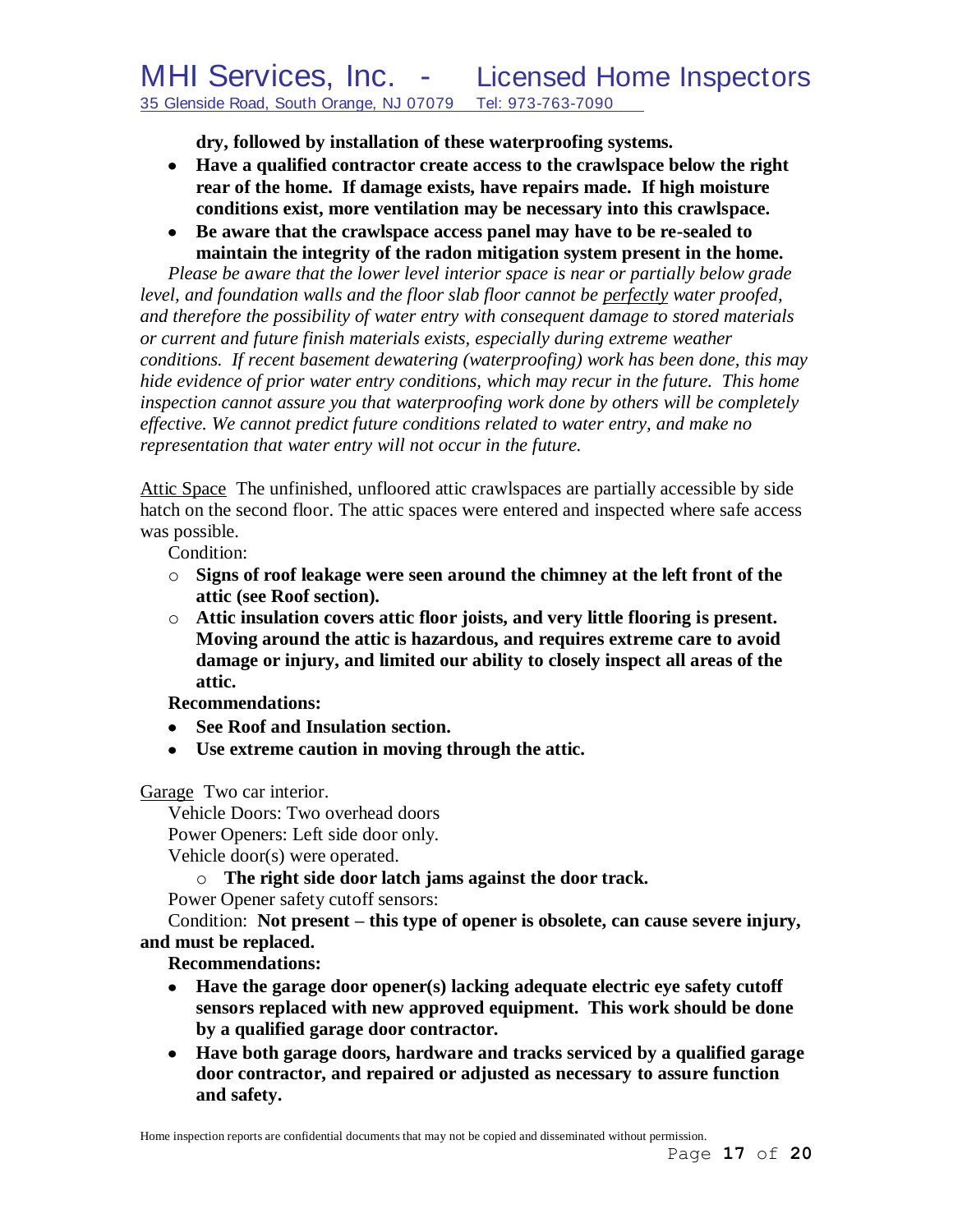Smoke & Carbon Monoxide Detectors & Fire Safety Devices Installation of smoke and carbon monoxide detectors, and a fire extinguisher in kitchens are recommended for this residence. We do not test fire safety devices, since these must be checked on a regular basis for proper operation, and this should done prior to closing on this property and regularly according to manufacturer advice thereafter.

Carbon Monoxide Tests Carbon monoxide (CO) is produced when fossil fuels are burned. Properly operating gas, or fuel oil burning heating systems normally produce very low levels of this toxic gas, and it is normally vented to the outside of the home. The best protection against carbon monoxide poisoning in a home is regular maintenance of the heating systems and chimney and flue connections, as well as properly maintained carbon monoxide detectors/alarms in the home. In the course of our home inspection the inspector wears a CO meter/alarm for his protection and yours, and all areas of the home that are entered are therefore automatically checked during our inspection. If the CO meter indicates a high level of this gas, we alert occupants and state the condition in the report.

Lead Paint Homes built prior to 1978 may have surfaces covered with paint containing lead oxide pigment, and under certain circumstances this lead-based paint can become a health hazard. *This home inspection does not include testing for lead.* **We are not certified lead inspectors, we are not insured for adverse conditions related to lead contamination of water, paint, or other materials in the home, and this inspection absolutely does not include testing for lead or evaluation of related hazards.** *If you have concerns about lead hazards, you should have further evaluation and testing done by specialists for your protection.*

Mold & Fungal Conditions Mold and other fungal organisms are a natural part of our environment and cannot be completely eliminated. Certain types of construction and wet conditions in a home can, however, allow excessive growth of mold, and damage to the structure and a health risk may occur. Humid or wet conditions in attics and finish and stored materials in basements or below grade areas may be especially prone to accelerated mold growth when water penetration occurs. **We are not certified mold inspectors or mold experts, we are not insured for adverse conditions related to mold or fungal organisms, and this inspection absolutely does not include testing for mold or other fungal organisms.** *If you have concerns about mold, you should have further evaluation and testing done by specialists for your protection.*

Inspection for Rodents & Other Pests Not Included This home inspection does not include an inspection for rodents and other pests such as mice, rats, squirrels, bats, roaches, bedbugs, or other insect pests.

Ordered Tests A radon screening test is being done. The results of this radon test are pending laboratory analysis and will be sent directly to you by the testing lab. If this home has a radon mitigation system installed, the radon test is done with the system in operation. The radon test is done by a licensed radon technician, but not a radon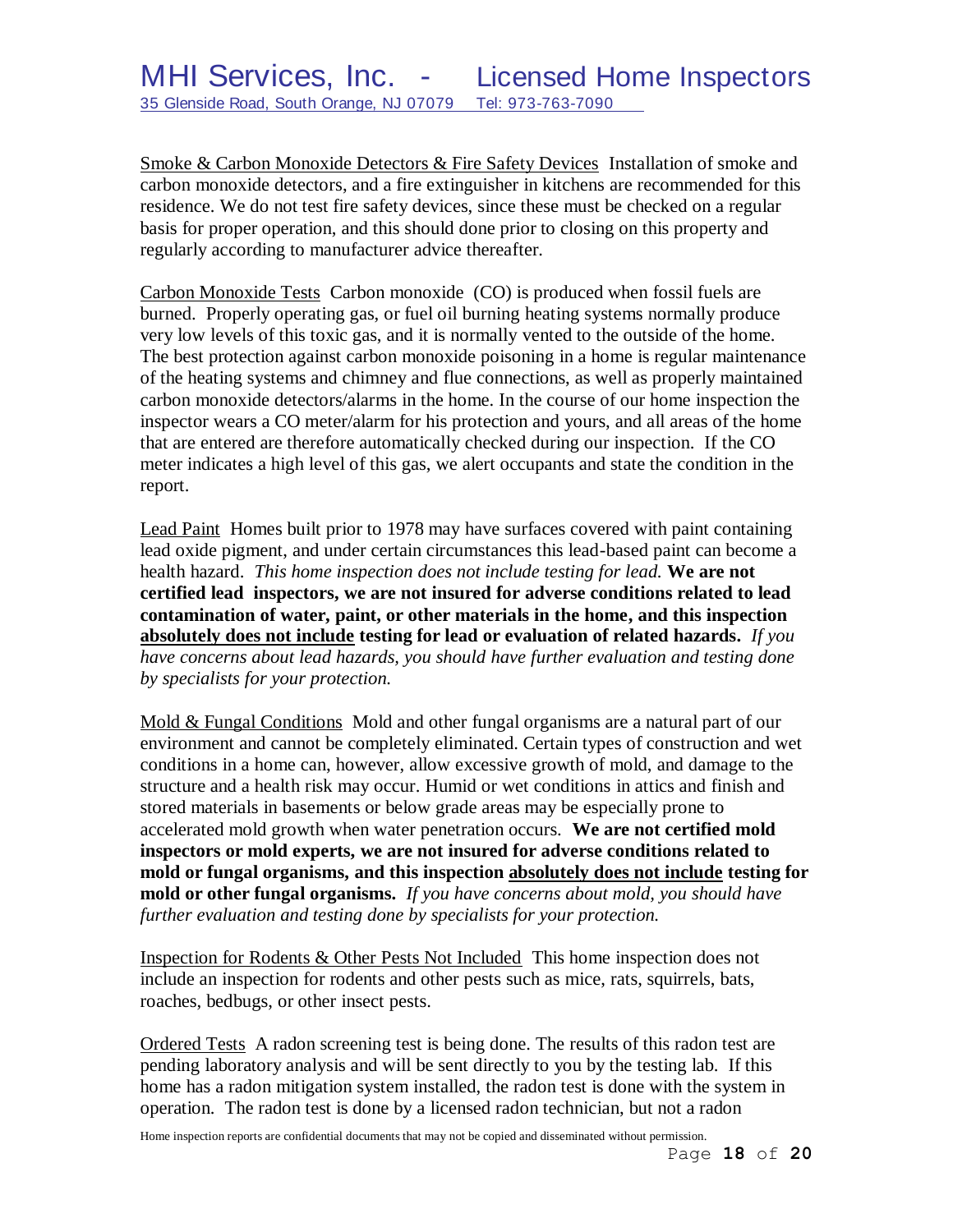mitigation specialist, and the radon mitigation system, if present, is not fully evaluated or tested as part of our home inspection or the radon test.

No other tests requiring lab analysis are being done.

*Note: An active radon mitigation system is present in this home. This appears to be an older system, and is missing several features commonly found in modern radon mitigation systems. No vacuum indicator tube is present, so it is not possible to see whether vacuum is present in the system (indicating system operation).*

*In addition, the radon mitigation system discharges at ground level on the exterior of the home. This discharged air may contain concentrated levels of radon gas, and should discharge high up, above window and roof level, to avoid being re-absorbed into the home or breathed by persons on the exterior.*

**Recommendations:**

**Further evaluation and modification of the radon mitigation system as**   $\bullet$ **necessary to assure function and safety. This work should be done only by a licensed radon mitigation technician.**

**About this Report** The goal of this home inspection report is to provide you with objective information on the condition of the home as we found it on the date of inspection. The scope of this inspection is described and limited by the Home Inspection Agreement previously sent to you. This Home Inspection is not an *environmental* inspection or *appraisal* of the property. If you have any questions as to which items or systems are included in, or excluded from, or of the general nature or limitations of a Home Inspection, you are encouraged to ask these questions without delay.

Recommendations we make for repairs, maintenance, service, or further specialist evaluation, must be completed prior to your closing on the property. Only qualified and/or licensed contractors should be hired to do repair work. If you fail to follow our recommendations, or fail to have them completed prior to closing on the property, we cannot be held responsible for the consequences of your lack of action.

All separate reports from other inspections for wood destroying insects, testing laboratories, septic system and/or well experts, mold experts, etc. should be carefully read and considered as well.

May I also remind you that this report presents the condition of the home as we found it on the date of the inspection. From the date of our inspection, to the date you close on this property, systems may fail, and other damage to the home can occur, all of which is out of our control, and for which we cannot take any responsibility. For this reason it is important that you take the opportunity to re-inspect this home the day before you close, and assure yourself that the home is in a condition acceptable to you.

**General Disclaimer** The observations and findings presented in this report are based upon what was visible on the date of inspection. Many unseen problems can exist in a home without visible evidence present. It is recommended that a qualified technician in the various fields be used to do invasive testing whenever a problem is suspected. While every reasonable attempt has been made to disclose deficiencies in the home that is being considered for purchase, due diligence must be assumed by the buyer, as they alone will